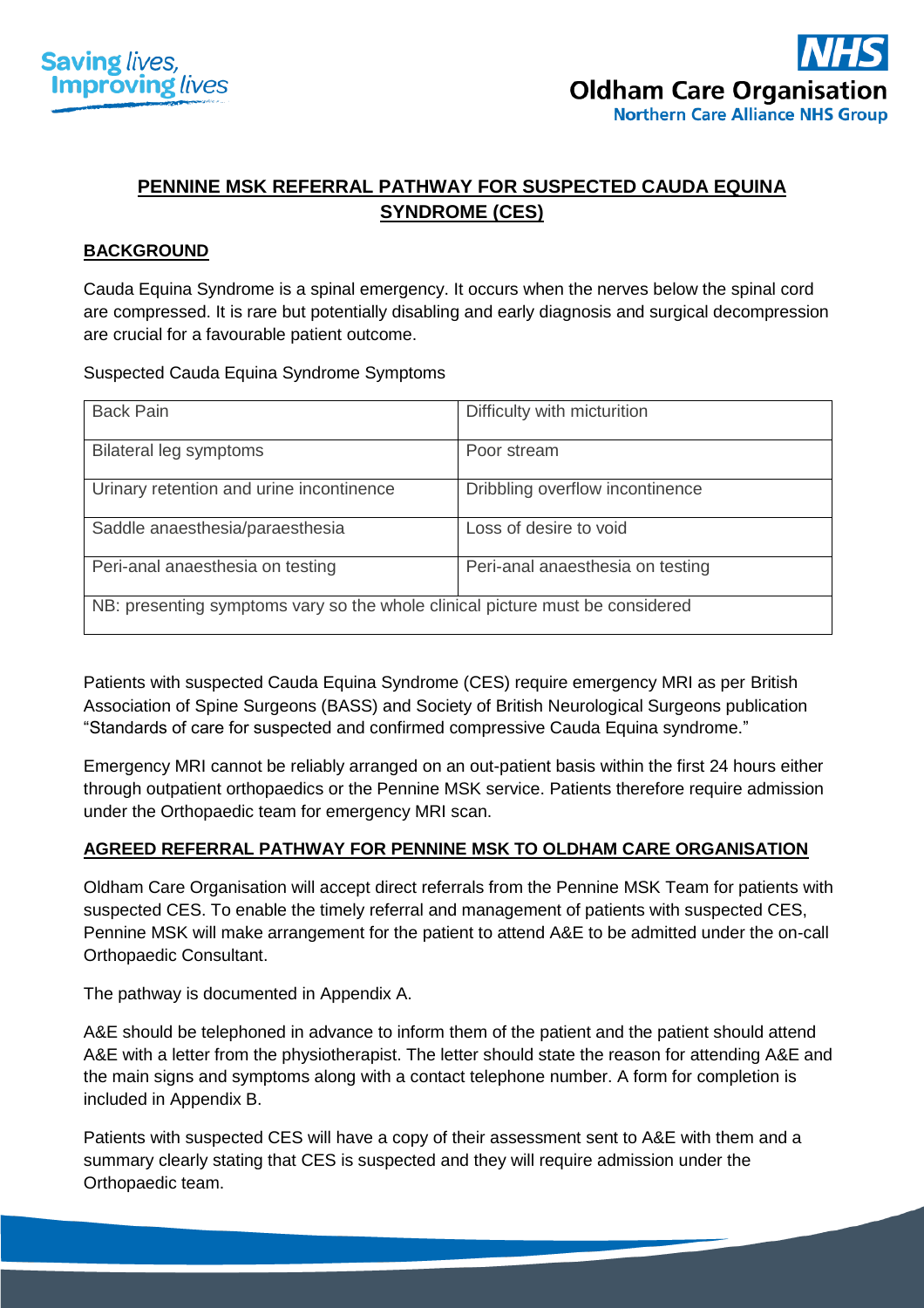



They will then be seen by the on-call SHO (Orthopaedics) and admitted as appropriate

**Patients who have lower back pain but no leg pain or other radicular symptoms but who have potential red flags (as per attached pro forma) will have an urgent outpatient scan arranged by the MSK team and Orthopaedics and A&E will not be required to have any input with these patients (unless their condition deteriorates).**

The proposed pathway will not result in any increased workload for either A&E or Orthopaedics as these patients are currently sent to A&E if CES is suspected. A&E does not currently have the capacity to offer emergency MRI and patients are therefore currently admitted under the Orthopaedic team. Refining the referral pathway will prevent the potential for patients not being identified as potentially having CES prior to an Orthopaedic assessment where they have been referred by the MSK team.

This pathway has been agreed in conjunction with T&O, Pennine MSK, ED Consultants and Oldham CO Medical Director.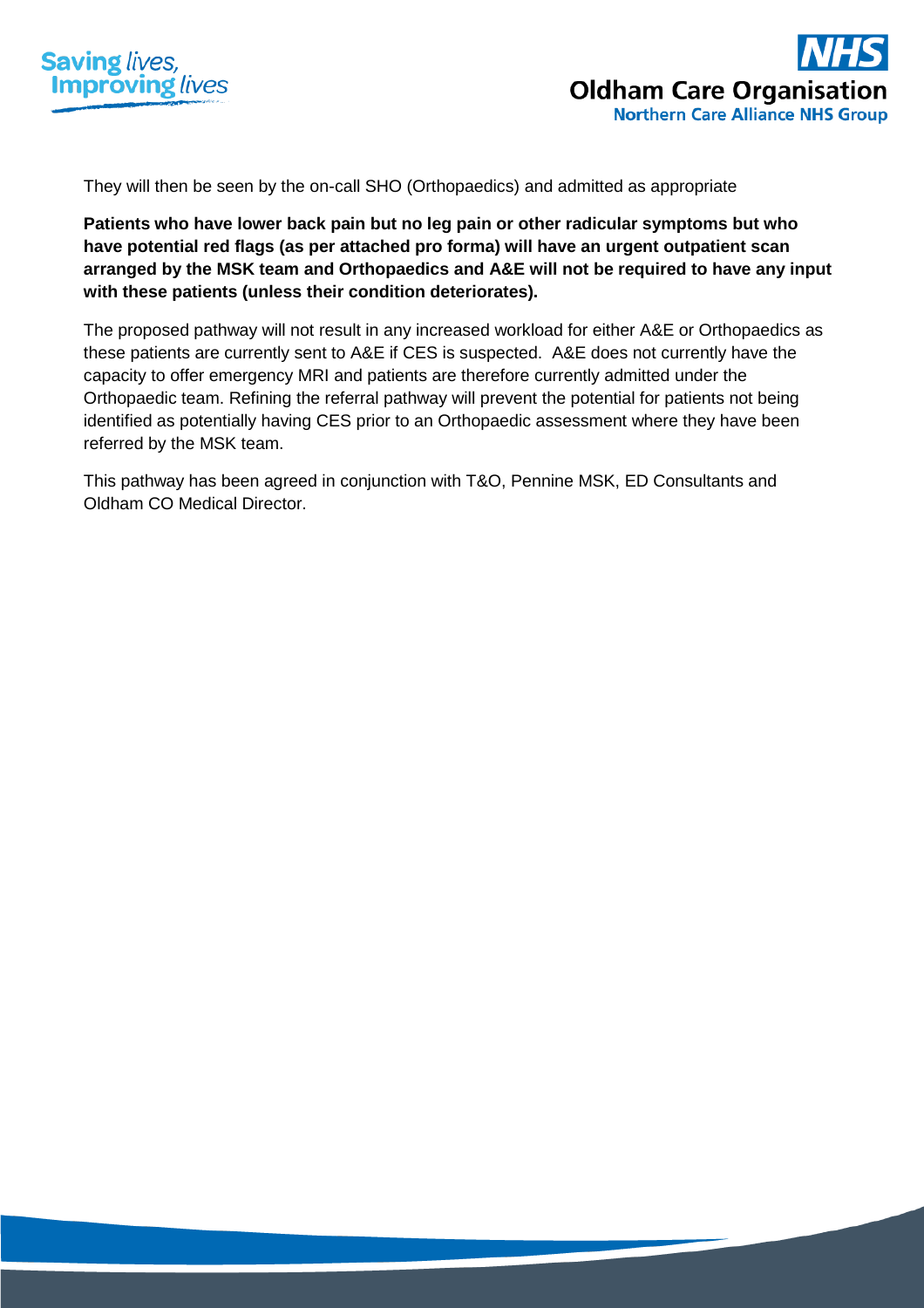



## **APPENDIX A**

## **SUSPECTED CAUDA EQUINA SYNDROME PATHWAY FOR PENNINE MSK**

## **Clinical Signs and Red Flags for Cauda Equina Syndrome**

**Back pain (often severe) with: -**

- Bilateral radicular pain and/or
- Bilateral sensory disturbance and/or
- Bilateral motor weakness and/or
- Bilateral loss reflexes and/or
- Leg pain

#### **AND**

- Altered saddle sensation and/or
- Lower limb weakness and/or
- Altered perianal sensation and/or
- Bladder or bowel dysfunction

#### **Emergency MRI required**

MSK to send patient to A&E for admission under T&O

- Phone A&E to inform sending patient
- Phone orthopaedic SHO on call via switchboard on 0161 624 0420 to refer patient
- Include a copy of clinical assessment and summary clearly outlining possible CES and emergency MRI



Orthopaedic SHO to review patient on arrival at A&E and arrange for emergency MRI scan. T&O will arrange for any onward referral to SRFT following a review of MRI results

Patients who have lower back pain but no leg pain or other radicular symptoms but who have potential red flags (as per attached pro forma) will have an urgent outpatient scan arranged by the MSK team and Orthopaedics and A&E will not be required to have any input with these patients (unless their condition deteriorates).

Back Pain without radicular symptoms but red flags present

(See appendix B)

## **Urgent MRI required**

- Refer patient for urgent MRI via normal referral route
- Issue red flags card to patient
- Advise patient if symptoms deteriorate or develops leg pain to attend A&E immediately